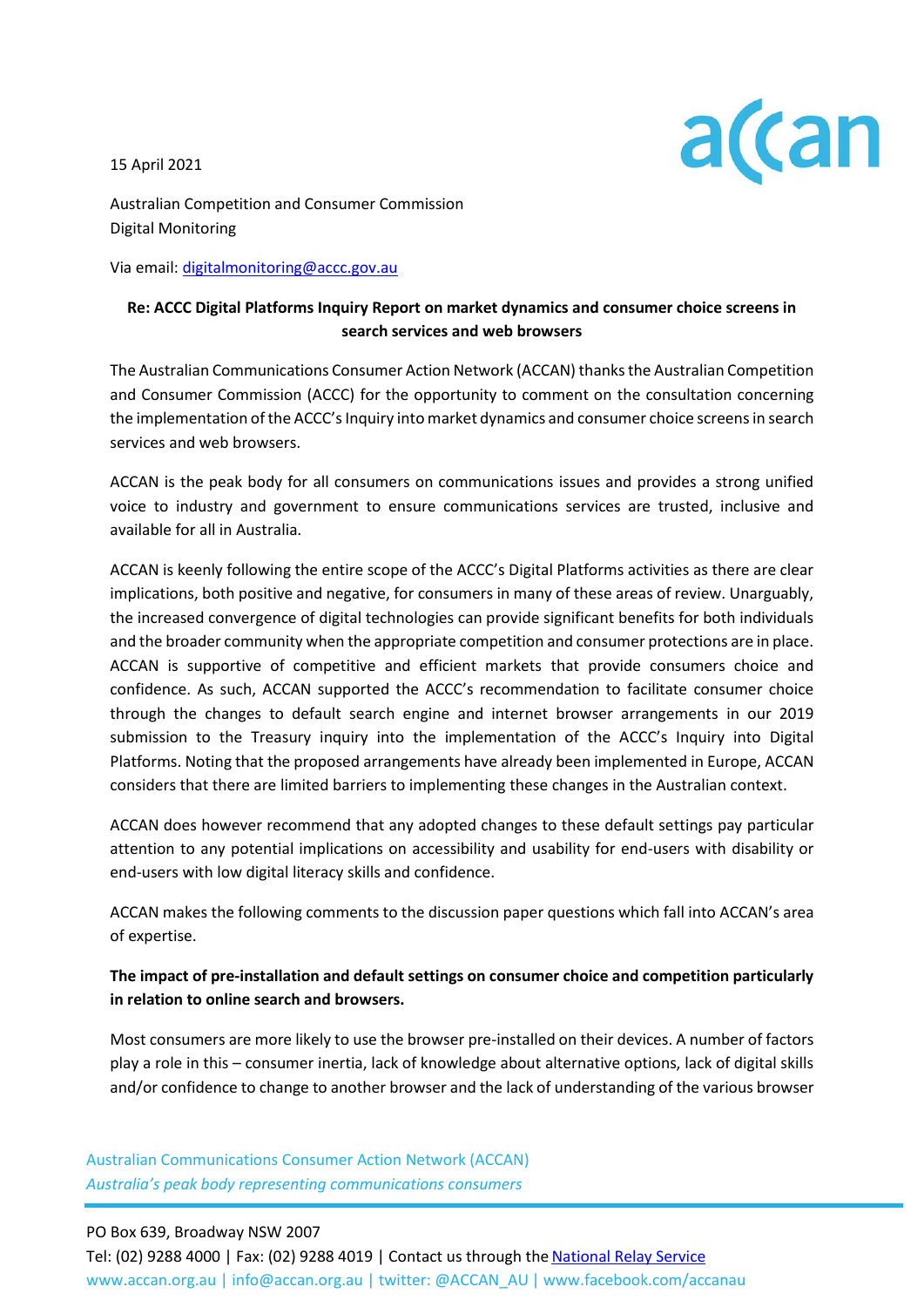

options. This can often be the case for consumers with disabilities for whom switching from defaults is more difficult.

#### **The extent to which existing consumer harm can arise from the design of default arrangements.**

Consumer harms that can arise from default browser settings include:

- data collection for the purposes of targeted advertising;
- potential security and privacy threats posed by insecure storage of data;
- choice limitation restricted due to result rankings on search engines;
- limited quality of consumer information available.

Browsers have gained strategic importance as they have become the gateway to an enormous range of online services both for businesses and consumers.<sup>1</sup>

## **The effectiveness of Google's choice screen rolls out in Europe and whether it is fit for purpose within Australia.**

As highlighted in the discussion paper, in aggregate across Europe, Google's market share in the supply of search services has not changed significantly since the introduction of choice screens. In January 2020, Google's share was estimated to be at 93.88 per cent and by January 2021 it was at 93.11 per cent. Furthermore, DuckDuckGo stated that it was not featured on the choice screen in the third round of auctions for any country in Europe because it was 'priced out of this auction'.

ACCAN therefore questions whether the existing Google Choice Screen provides the appropriate level of consumer choice desired in the Australian context. ACCAN recommends that the ACCC consider the 2009 EU ruling for Microsoft to provide a choice screen as a more useful template to indicate longterm impacts on consumer choice preferences.<sup>2</sup>

### **Whether there are any proposals, other than choice screens, that may facilitate competition and improve consumer choice in the supply of general search services and browsers in Australia.**

Other proposals that may facilitate competition and improve consumer choice in the supply of general search services and browsers in Australia are:

- Accessible education to properly inform consumers at the point of selection about the benefits and limitations of the browsers on offer.
- Adopting the 'demand side' and 'supply side' interventions recommended in the UK Competition and Markets Authority (CMA) report on online platforms and digital advertising:<sup>3</sup>
	- o restrictions on search engines from acquiring default positions;

<sup>1</sup> See[: www.cnbc.com/2019/06/07/how-google-facebook-amazon-and-apple-faced-eu-tech-antitrust-rules.html](http://www.cnbc.com/2019/06/07/how-google-facebook-amazon-and-apple-faced-eu-tech-antitrust-rules.html)

<sup>&</sup>lt;sup>2</sup> See: https://ec.europa.eu/competition/consumers/citizen\_summary/en.pdf

<sup>3</sup> See: <https://www.gov.uk/cma-cases/online-platforms-and-digital-advertising-market-study>